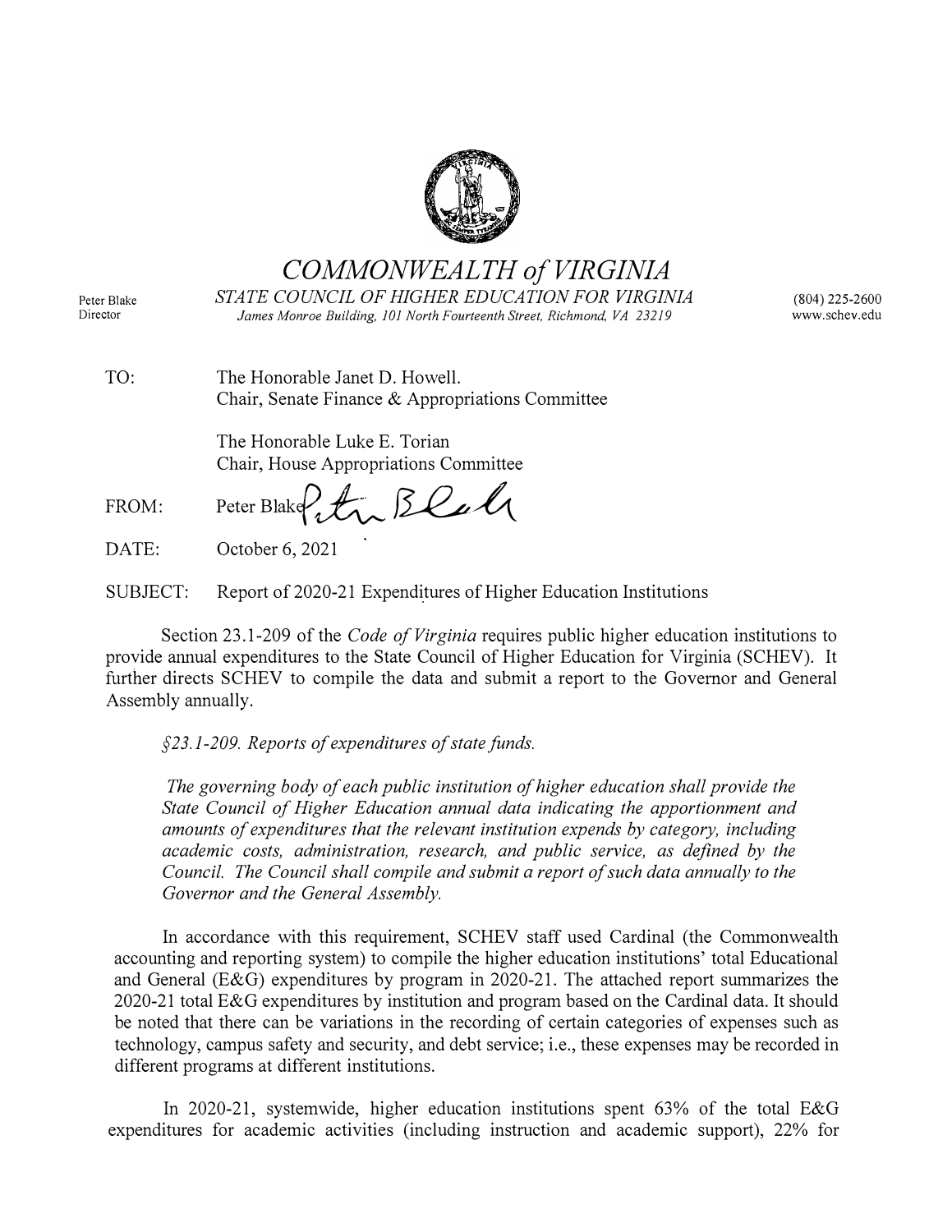SCHEV's Report of 2020-21 Institutions' Expenditures October 6, 2021 Page 2

administration (including student services and institutional support), 11% for operating and maintenance of plant (O&M), and 4% for research and public service. It should be noted that in the past 10 years, the percentages for spending categories of academic activities, administration, O&M, and research and public service have remained stable with 1% fluctuation annually.

If you have any questions or if we can be of further assistance, please contact me at (804) 225-2611 or Wendy Kang, Director for Finance Policy and Innovation, at (804) 225-4416.

## Attachment

c: Ms. April Kees, Senate Finance and Appropriations Committee Staff Director Mr. Tyler Williams, Senate Finance and Appropriations Committee Staff Ms. Anne E. Oman, House Appropriations Committee Staff Director Mr. Tony Maggio, House Appropriations Committee Staff